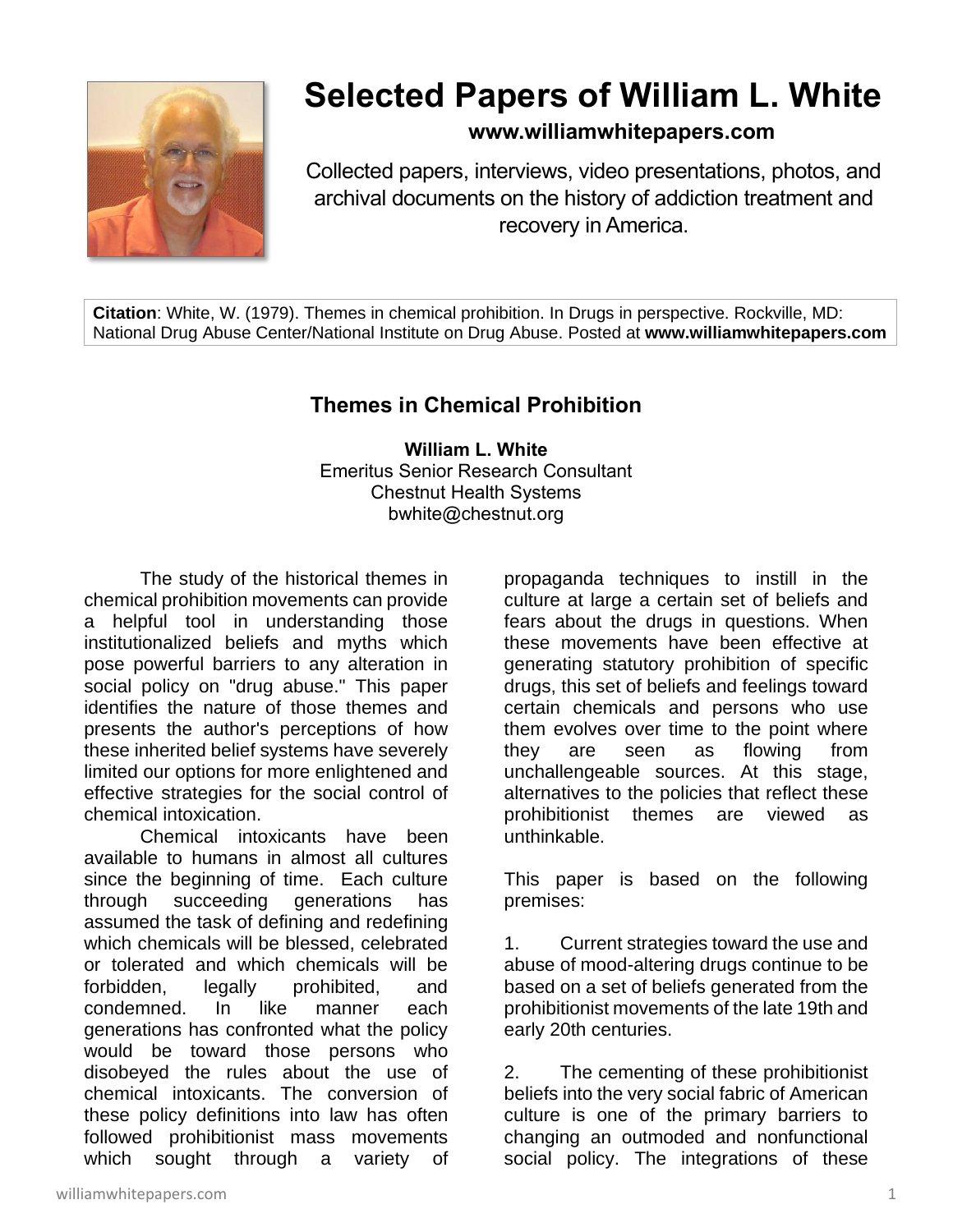beliefs into our culture has been so complete that to question them is immediately experienced by the culture at large as an attack on the institutions which have proliferated these beliefs, e.g., our national leaders, the law, our educational and religious institutions, and the family.

3. The development of national policies toward mood altering drugs has not and cannot be intelligently addressed until we expose and modify the irrational fears and beliefs upon which current policies are based.

This paper will identify the nature of these inherited beliefs and describe the manner in which they have prevented development of a more enlighten and effective strategy for the social control of mood altering drug use in our society.

# **THE PROHIBITIONIST THEMES**

A review of chemical prohibitionist literature reveals eight themes which appear to emerge from the tactics of most such movements. The tactics utilized to produce these themes are as follows:

1. The drug is associated with a hated subgroup of the society or a foreign enemy.

2. The drug is identified as solely responsible for many problems in the culture, i.e., crime, violence, insanity.

3. The survival of the culture is pictured as being dependent on the prohibition of the drug.

4. The concept of "controlled" usage is destroyed and replaced by a "domino theory" of chemical progression.

5. The drug is associated with corruption of young children, particularly their sexual corruption.

6. Both the user and supplier of the drug are defined as fiends, always in search of 7. Policy options are presented as total prohibition or total access.

8. Anyone questioning any of the above assumptions is bitterly attacked and characterized as part of the problem that needs to be eliminated.

Each of the above will be reviewed looking at their historical development and their present status.

#### The Drug is Associated with a Hated Subgroup of the Society or a Foreign Enemy

The association of particular drugs with hated minority groups and foreign enemies has a long and colorful history in the United States. The association of opium with the Chinese, of cocaine with Blacks, or alcohol with urban Catholic immigrants, of heroin with urban immigrants, of Latinos with marijuana, the claim that a myriad of foreign enemies were using these drugs against the U.S., and the image of drug crazed bohemians such as Ludlow, Baudelaire, and DeQuincy all were integral to the propaganda that generated the prohibitionist policies on each of these drugs.

San Francisco passed the first narcotics law in the United States in 1875 for the purpose of suppressing opium smoking. There is little doubt that this law was aimed specifically at the Chinese and reflected more an attempt to control the Chinese as an economic group that it did a concern about the drug opium. The "Chinese Question" dominated California politics in the 1870's. The period is marked by intense racial and class conflict. Racial riots occurred in numerous West Coast cities that resulted in the killing and lynching of Chinese and the burning of Chinese quarters. The California Workingman's Party was organized under the cry "The Chinese must go!" California representatives with the support of their southern counterparts pushed through Congress the Chinese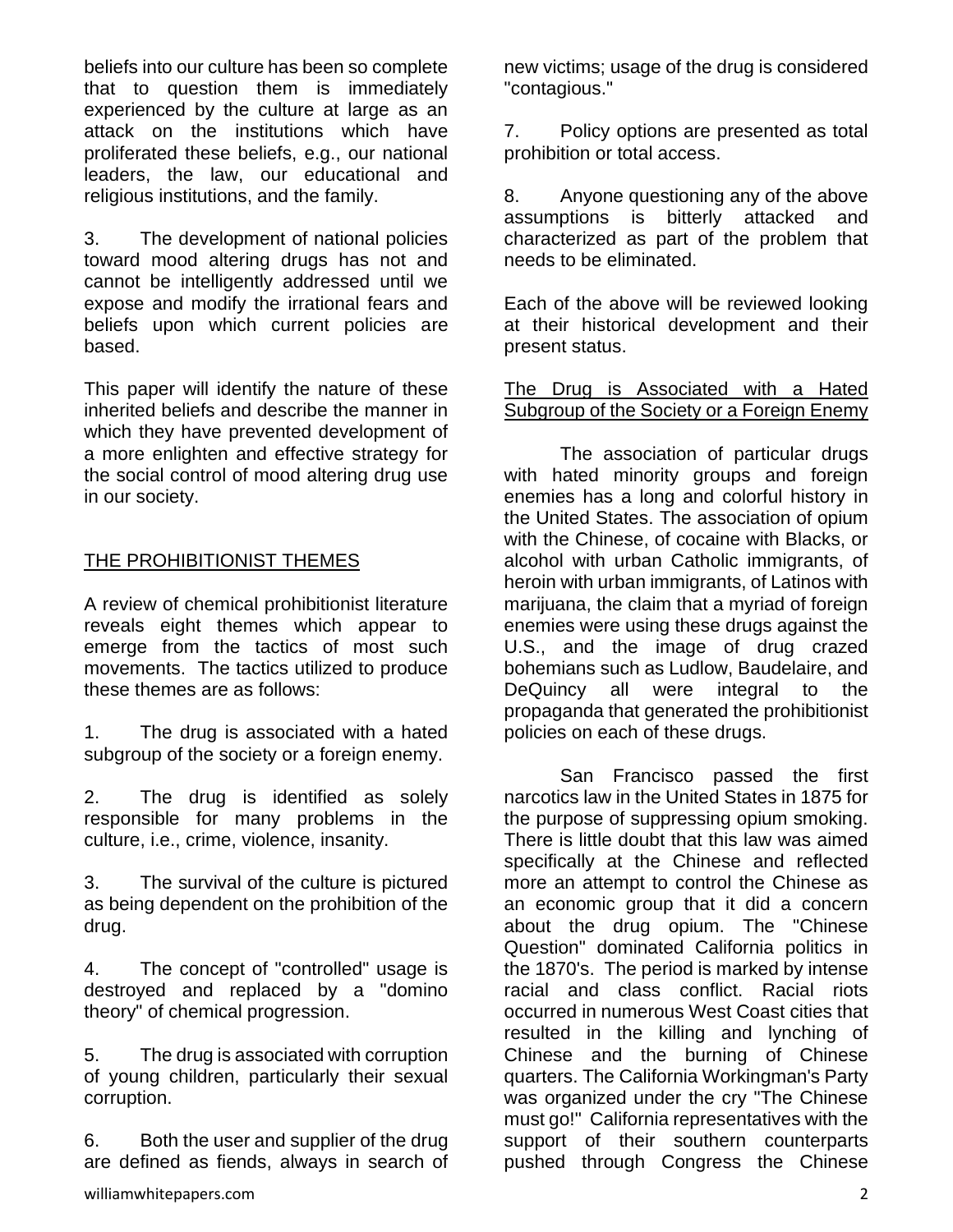Exclusion Act of 1882 which suspended immigration of Chinese workingmen into the U.S. for ten years. It is doubtful given this background that the 1875 ordinance in San Francisco was aimed at protecting the health and welfare of the Chinese people.<sup>1, 2, 3 and 4</sup>

Although the practice of smoking opium in the early 1870's was unquestionably limited to the Chinese, the continued association between opium and the Chinese into the 1900's as part of the drive for national legislation to prohibit opium is unfounded. During this period opium had become a primary ingredient in over the counter medications sold as a cure-all for an unending list of ailments. Terry and Pellens in their classic work The Opium Problem summarize all available surveys on opium use and conclude that most of users were white, female, middle-aged, and to be found among the educated and most honored members of society.<sup>5</sup> Despite this evidence, the association between opium and the Chinese continued. Dr. Hamilton Wright, M.D., a State Department Official, referred to many as the father of American Narcotic laws was before Congress in 1910 propounding the recurring theme of miscegenation with the following comments: "One of the most unfortunate phases of smoking opium in this country is the large number of women who have become involved and were living as common law wives or cohabitating with Chinese in the Chinatowns of our various cities."<sup>6</sup> As with prohibitions which would follow, people's attitudes toward a specific drug (opium) became inseparable from their feeling about that group of people (Chinese) with which the drug's use was associated.

The association between cocaine and Blacks during the late 1800's and early 1900's was both direct and vicious. Hamilton Wright was again on the scene in 1910 giving Congress the following warning about cocaine: "It was been authoritatively stated that cocaine is often the direct incentive to the crime of rape by the Negroes of the South and other sections of the country."<sup>7</sup> The following additional example comes

from an article by Edward Huntington Williams, M.D., in The Medical Record in 1914:

> *Once the Negro has reached the stage of being a 'dope taker' (dope here referring to cocaine)....he is a constant menace to his community until he is eliminated....Sexual desires are increased and perverted, peaceful Negroes become quarrelsome, and timid Negroes develop a degree of 'Dutch courage' that is sometimes almost incredible....In the language of the police officer, 'The cocaine nigger is sure hard to kill' - a fact that has been demonstrated so often that many of these officers in the South have increased the caliber of their guns for the express purpose of 'stopping' the cocaine fiend when he runs amuck*. 8

A review of more popular reading of the day would have revealed the following statement in a 1914 Literary Digest article: "Under its (cocaine) influence are most of the daring crimes committed...Most of the attacks upon white women of the South are the direct result of a cocaine crazed Negro brain."<sup>9</sup> Or consider the following attributes of cocaine as reported again by Edward Huntington Williams, M.D. in an article in the New York Times:

> *The list of dangerous effects produced by cocaine.... is certainly long enough. But there is another, and a most important one, this is a temporary steadying of the nervous and muscular system, so as to increase, rather that interfere with good marksmanship....the record of the 'cocaine nigger' near Asheville, who dropped five men dead in their tracks, using only one cartridge for each, offers evidence that is sufficiently convincing*. 10

As if these racial associations were not enough, a New York Times article on the cocaine "menace" during this period tapped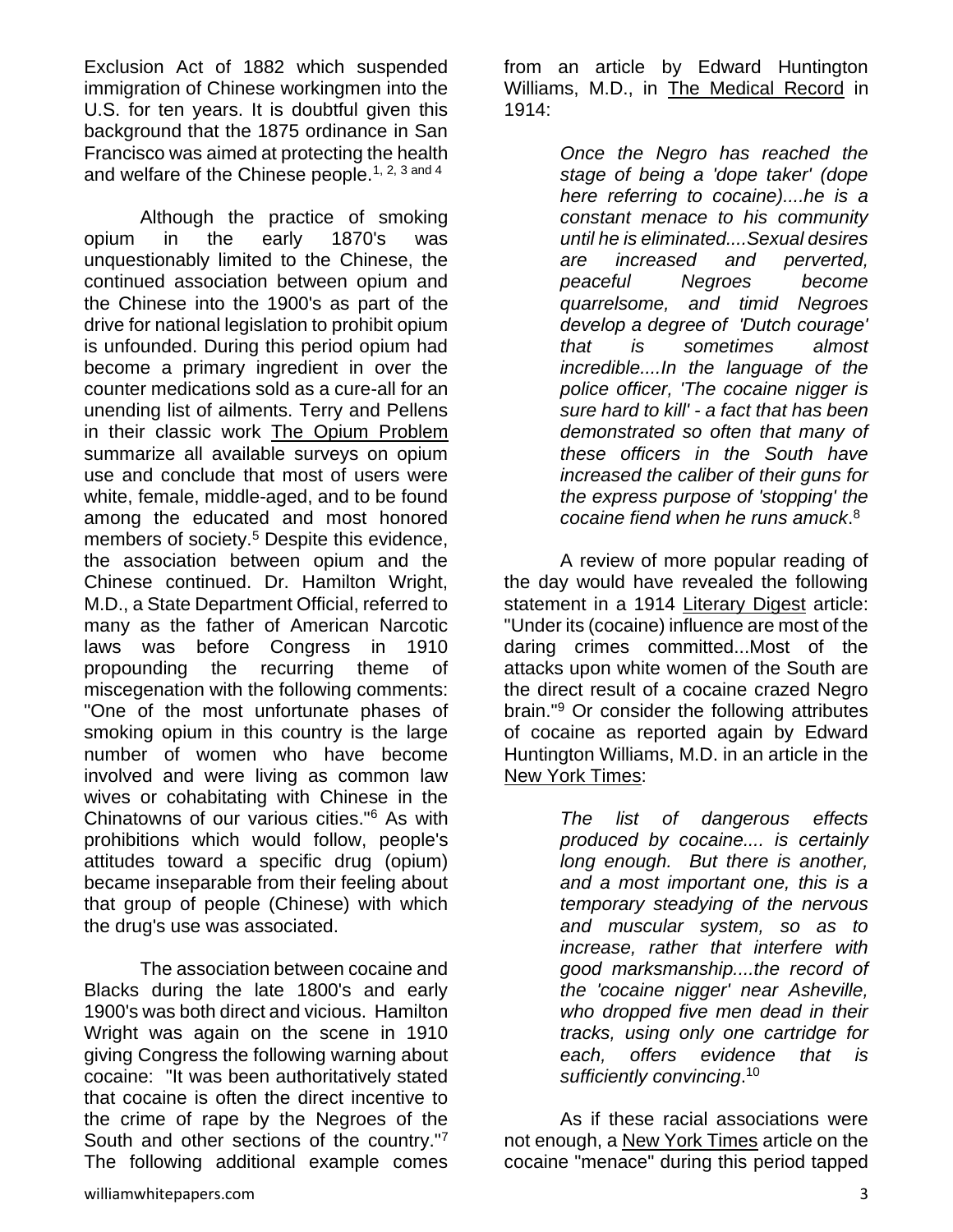the anti-Semitic constituency with the following: "...there is little doubt that every Jew Peddler in the South carries the stuff." The constant racial associations with cocaine may account for the fact that, between 1887 and 1914, laws were passed in 46 States regulating cocaine whereas only 29 States had enacted such laws to regulate the opiates.<sup>12</sup> Perhaps an added irony is a 1908 report by the Federal Government indicating more than 40 brands of soft drinks which contained cocaine.<sup>13</sup>

Moving along to the next chemical which had long been singled out as a prohibitionist target, we see Congressman Hobson in 1914 in defense of his resolution for an alcohol prohibition amendment using a tactic that had been working well to influence the prohibition of cocaine and opium:

> *Liquor will actually make a brute out of a Negro, causing him to commit unnatural crimes. The effect is the same on the white man, though the white man being further evolved it takes a longer time to reduce him to the same level*. 14

Liquor, as the story went, encouraged the southern Negro to "loose his libido on white women, incited....by the nudes on the labels of whiskey bottles." At home and abroad, prohibitionist missionaries began spreading the word that the poor and "colored people" of the earth were dangerous when drunk. As we approached World War I, however, a much bigger target was found. Pabst and Busch were German. Liquor stopped soldiers from shooting straight. Grain for alcohol took food away from starving allies. Liquor was unpatriotic. By the time prohibition of alcohol was implemented in 1919, alcohol was strongly associated with German war effort, Catholicism, and the growing urban environment with its high percentage of foreign immigrants.<sup>15</sup> The entire prohibition drama was to a great extent a symbolic issue of power - a question of whether the United States would be ruled from the traditions of rural Protestant America or by growing industrial cities with their heavy immigrant Catholic influences.

The next major prohibition effect occurred in the 1930's as momentum was building to outlaw the use of marijuana. Harry Anslinger, in testifying in support of the Marijuana Tax Act of 1937, presented a letter from a Colorado newspaper editor, an excerpt of which follows:

> *I wish I could show you what a small marijuana cigarette can do to one of our degenerate Spanish speaking residents. That's why our problem is so great; the greatest percentage of our population is composed of Spanish-speaking persons, most of whom are low mentality because of social and racial conditions*. 16

The association between marijuana and Latinos continued throughout the 1930's and it is doubtful that any of the legislators in 1937 could have even conceived of the possibility of large numbers of their own grandchildren and great grandchildren using marijuana and going to jail under a legal precedent they set.

An added twist to this overall theme was the proposition by Harry Anslinger, Commissioner of the Bureau of Narcotics, that Communist China was growing and producing large quantities of opium and heroin for export to the free world, the United States in particular. This distribution of narcotics within the United States was part of the "Yellow Peril" which threatened to weaken America for the kill.<sup>17</sup> Although Anslinger is most famous for this conspiracy theory of drug abuse, it was by no means original with him. A number of articles in the New York Times during 1918 charged German agents with smuggling drugs to American Army bases and public schools. The following excerpt from the December 18 issue is typical of the tone:

> *Until well-known German brands of toothpaste and patent*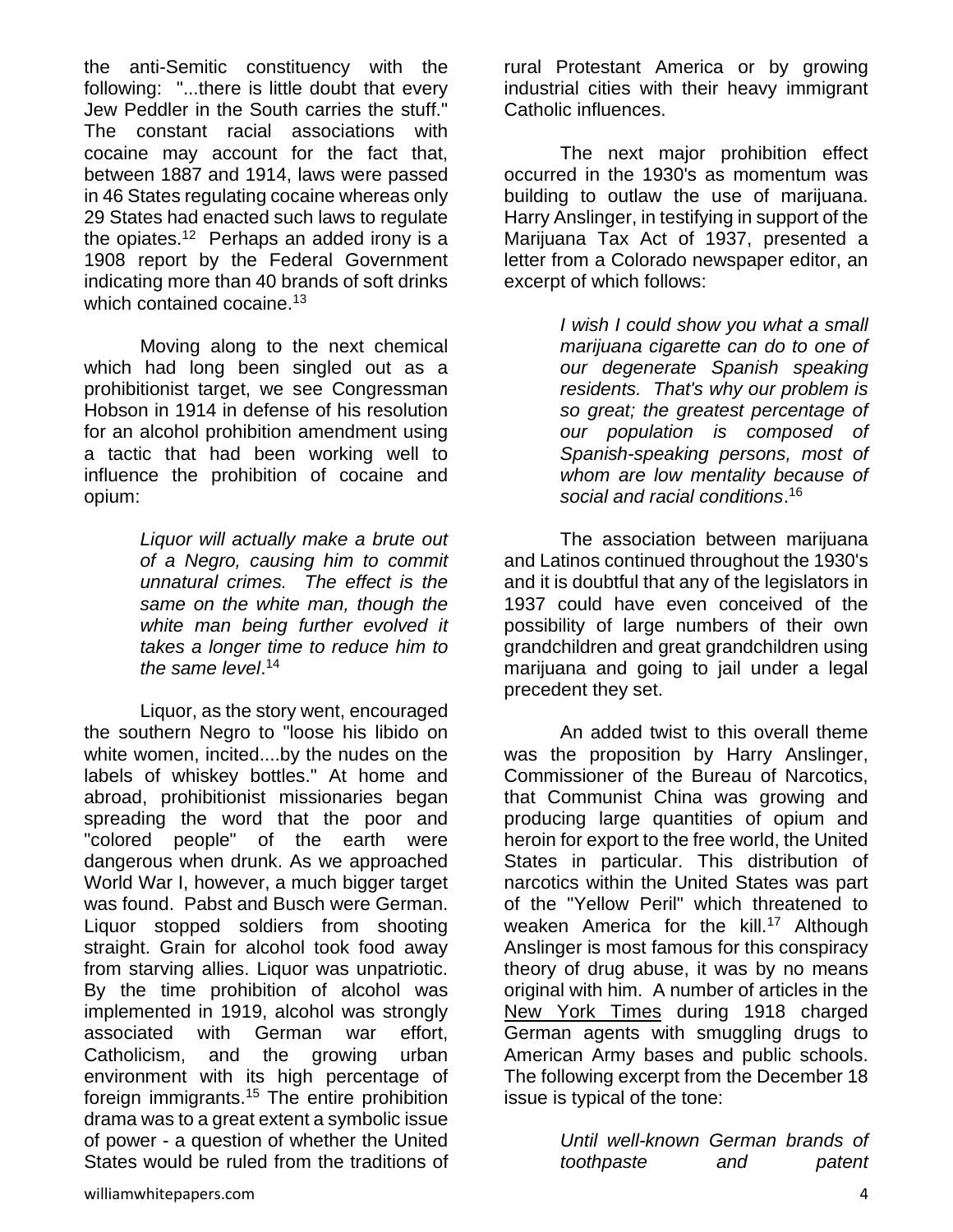*medicines....naturally for export only... habit forming drugs were to be introduced; at first a little, then more, as the habit grew on the non-German victim and his system craved ever increasing quantities.... in a few years Germany would have fallen upon a world which cried for its German toothpaste and soothing syrup...a world of "cokeys" and "hop fiends" which would have been absolutely helpless when a German embargo shut off the supply of its pet poison*. 18

The reporting of the drug abuse "epidemic" of the 1960's and early 1970's and the demands for increasing prohibitions was only qualitatively different from these earlier campaigns with the association between "drugs" and radical left politics, social violence, defiance of respected values, etc. The theme was the same only the hated subgroup and the nature of the foreign enemy had changed.

The above material represents only a small part of the information available to document the prohibitionist's association of a drug with either a hated minority group or a foreign enemy. Similar data can be found when one looks at the short lived movements to prohibit tobacco and coffee.

Richard Hostadter's comment that "Reformers who begin with the determination to stamp out sin usually end by stamping out sinners"<sup>19</sup> seems applicable here. It is open to historical interpretation which the prohibitionists were more interested in prohibiting, cocaine, opium and alcohol or the existence of black, Chinese, and Latinos in the United States. Although a racial theory of the development of drug control policies would be much too simplistic, it is unquestionable that the racial and "foreign conspiracy" associations with different drugs were instrumental in crating the emotional environment from which early prohibitionist laws sprang. There is also little question that modern versions of this theme continue to touch of primitive and powerful fears about the welfare of our country, our

institutions, and most importantly the welfare of our children.

The Drug is Identified as Solely Responsible for Many Problems in the Culture, i.e. Crime, Violence, Insanity.

The attributing of crimes of violence, sexual assault, insanity, moral decay, etc. have been an integral part of efforts to prohibit the currently illicit drugs. A key element in this theme is the arbitrary designation of "good" and "evil" drugs with evil drugs possessing powers that can overwhelm all efforts at human control. "The Devil made him do it" is changed to "the drug made him do it." This aspect of prohibitionist philosophy is so often reported, there is no need to belabor the point. A few illustrative examples will be outlined.

A prohibitionist movement, which was short lived but quite capable of attributing the evils of the world and the devastation of human beings to its particular despised chemical, gave wide circulation to a statement by Sir Clifford Allbut, M.D. and Walter Dixon, M.D. which appeared in A System of Medicine in 1909. At the time, Sir Clifford was a professor of internal medicine at the University of Cambridge in England and Dr. Dixon was a professor of pharmacology at Kings College in London. An excerpt follows:

> *The sufferer is tremulous, and loses his self-command; he is subject to fits of agitation and depressions, he loses his color and has a haggard appearance. the appetite falls off, and symptoms of gastric catarrh may be manifested. The heart also suffers, it palpitates, or it intermits. As with other such agents, a renewed dose of the poison gives temporary relief, but at the cost of future misery*. 20

The substance referred to is coffee, and the statement was circulated for a short time in an attempt to garner support for the prohibition of coffee.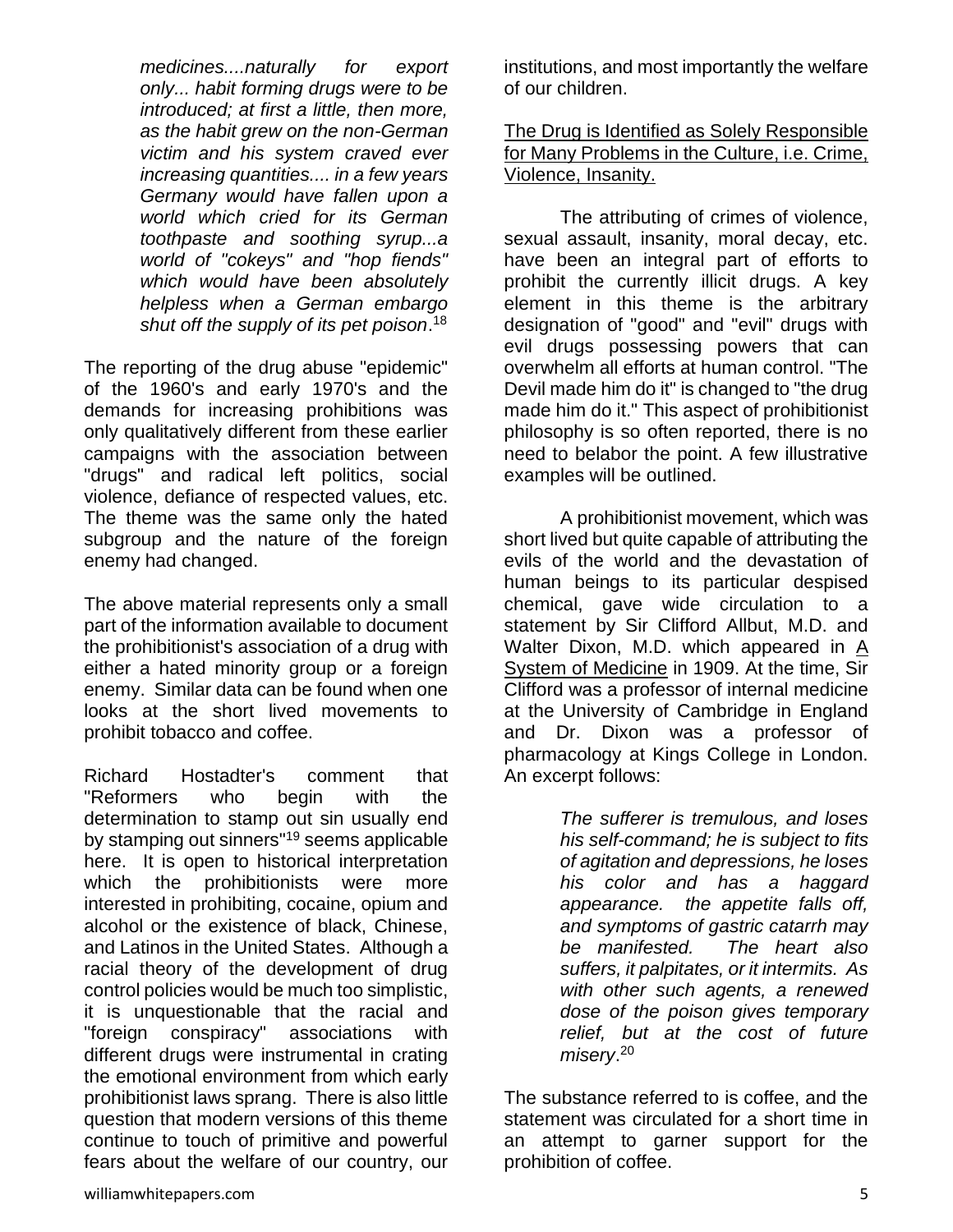The anti-tobacco forces were much better organized (with cigarettes still illegal in 14 states in  $1921$ <sup>21</sup>, and their pronouncements received wide distribution. The following statements are representative of those used by the anti-tobacco forces from 1920 to 1935, Louis Lewin, an eminent authority on pharmacology, wrote the following in 1924 which received wide distribution:

> *The juvenile female flower of the nation, the 'Emancipata femans vulgaris' (Lewin's term for the feminists of his day,) who should bear fruit in time to come.....frequently fails to do so because the foolish consumption of cigarettes has impregnated the sexual organs with smoke and nicotine and keeps them in a state of irritation and inflammation*. 22

A 1930 issue of the National Advocate reported a doctor's opinion that "Sixty percent of all babies born of mothers who are habitual smokers die before they are two years old."<sup>23</sup> An anti-tobacco publication of 1931 included the following:

> *Fifty percent of our insanity is inherited from parents who were users of tobacco; sometimes the victim is a smoker himself, which hastens it on. Thirty percent of insanity cases are caused directly from cigarette smoking and the use of tobacco....*<sup>24</sup>

Several anti-tobacco publications of the 1920's quoted New York City Magistrate to illustrate the crime producing properties of tobacco:

> *Ninety-nine out of a hundred boys between the ages of 10 and 17 who come before me charged with a crime have their fingers disfigured by yellow cigarette stains*. 25,26

Tobacco was also reported to be the hidden cause of increased suicides in the early

*The publisher of this book...has had two men in his employ who used cigarettes...They both committed suicide. They became so despondent and so sick of a life as they were living that they murdered themselves. This is the end to which many cigarette smokers come*. 27

f we look at the few years preceding passage of the Marijuana Tax Act in 1937, we see equally vociferous statements on the evils and destructiveness of marijuana. An advertisement distributed by the Federal Bureau of Narcotics in 1935 read as follows:

> *Beware! Young and Old---People in All Walks of Life! This (picture of a marijuana cigarette) may be handed to you by the friendly stranger. It contains the Killer Drug 'Marijuana' a powerful narcotic in which lurks Murder! Insanity! Death!* <sup>28</sup>

In 1936 the International Education Association in conjunction with the Federal Narcotics Bureau published Marijuana or Indian Hemp and Its Preparations which included statements such as:

> *Prolonged use of marijuana frequently develops a delirious rage which....sometimes leads to high crimes such as assault and murder. Hence marijuana has been called the 'killer drug.' The habitual use of this narcotic poison always causes a very marked deterioration and sometimes produces insanity. Hence marijuana is frequently called 'loco weed.'...Marijuana often gives man the lust to kill unreasonably without motive. Many cases of assault, rape, robbery, and murder are traced to the use of marijuana.*<sup>29</sup>

Such reports were not limited to the Federal Bureau of Narcotics. An article in the 1936 March issue of Scientific American included the following: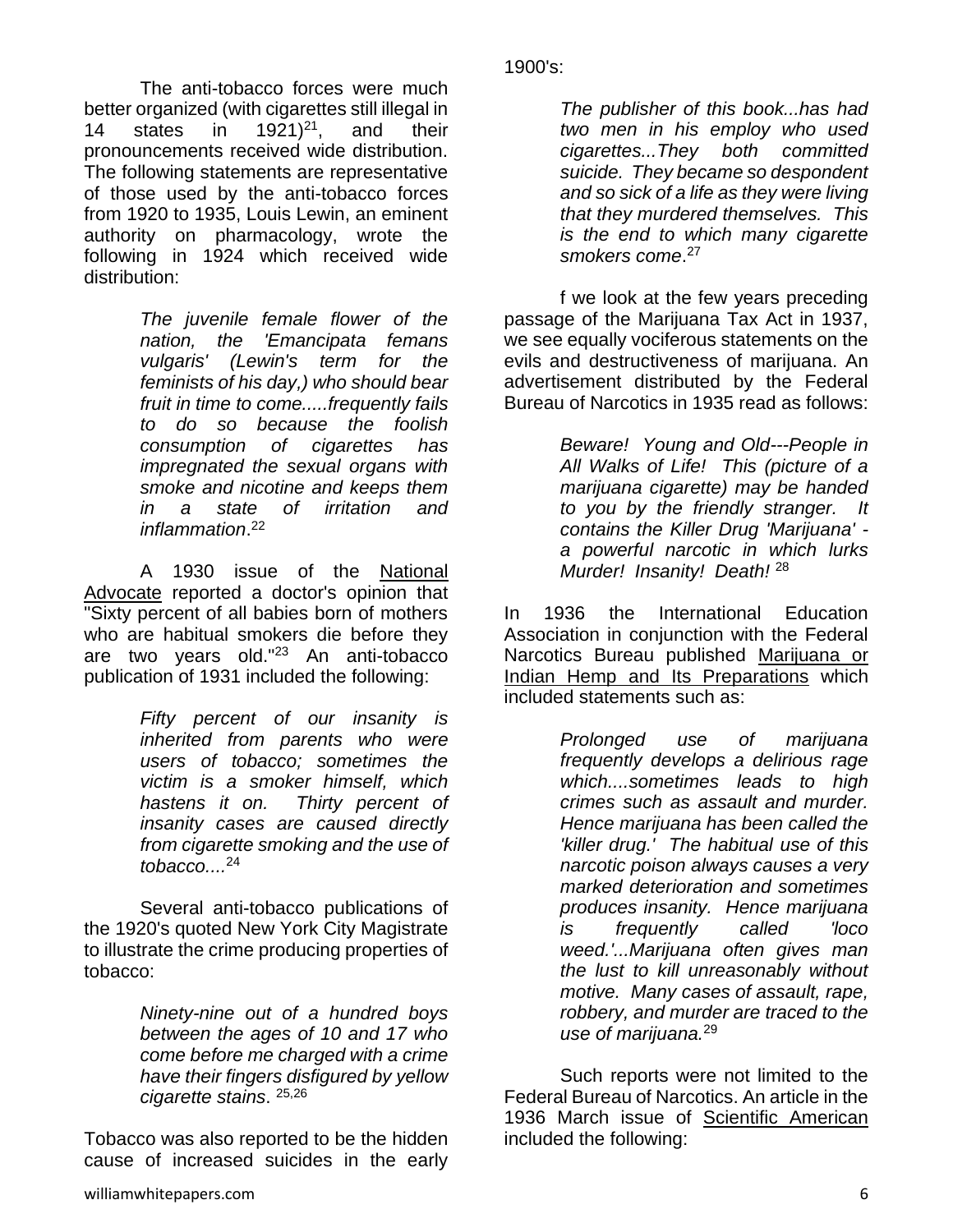*Marijuana produces a wide variety of symptoms in the user, including hilarity, swooning, sexual excitement. Combined with intoxicants, it often makes the smoker vicious, with a desire to fight and kill.* <sup>30</sup>

Up until the end of prohibition of alcohol in 1933, there was a great deal of overlap between those participating in various prohibitionist movements. All of these persons and groups shared an antihedonistic ethic which provided a united front politically in their efforts to legally prohibit all pleasure-producing chemicals as well as other pleasurable nonchemical pastimes of humans, i.e., dancing, jazz music, gambling, etc. The years following the end of alcohol prohibition saw the beginning distinctions between good drugs and evil drugs. Those drugs within the experience of the majority of Americans were considered good; those drugs which tended to be used by minority and fringe groups tended to be defined as evil. Thus alcohol, nicotine, and caffeine (coffee) began to become increasingly integrated into the very fabric of American life, whereas cocaine, opium, heroin, and subsequently marijuana and the hallucinogens continued to be defined as evil—physically, emotionally, and morally devastating to the individual and unquestionably destructive to the culture. This definition of certain chemicals as innately good or evil was to germinate from 1933 into the 1960's where we would witness a giant eruption of this issue as adult America was forced to attempt to articulate to their own children the culturally inherited distinction between good drugs (alcohol) and evil drugs (marijuana, etc.).

# Survival of the Culture is Pictured as Dependent on Prohibition or Continued Prohibition of the Drug

Implicit in the attribution of society's problems to the use of particular chemicals is the assumption and implication that these problems will disappear as prohibition becomes effective. The elimination of the

drug and its use is thus characterized as crucial for the survival of the culture. Such claims have been characteristic of nearly all prohibitionist movements. For example, the following editorial warning appeared in the New York Times on June 28, 1884:

> *The decadence of Spain began when the Spaniards adopted cigarettes, and if this pernicious practice obtains among adult Americans the Ruin of the Republic is at hand*. 31

Purley Baker writing in the Anti-Saloon League Yearbook of 1914 implores: "If our Republic is to be saved, the liquor traffic must be destroyed,"<sup>32</sup> and Henry Ford speaking in support of alcohol prohibition stated the following in 1928:

> *If the law were changed, we'd have to shut down our plants. Everything in the United States is keyed up to a new pace which started with Prohibition. The speed at which we run our motor cars, operate our intricate machinery, and generally live, would be impossible with liquor. No, there is no chance even for modification*. 33

Such pronouncements on the presently illicit drugs have been echoed through the past decades perhaps culminating in the announcement by the President Richard M. Nixon in June, 1971 that "The problem has assumed the dimensions of a national emergency...American's Public Enemy No. 1 is drug abuse."34

#### Concept of "Controlled" Usage is Destroyed and Replaced by a "Domino Theory" of Chemical Progression

The history of prohibitionist pronouncements is replete with examples which propose a 'domino theory" of chemical usage. Such a theory holds that the use of a particular drug (usually the one presently targeted for prohibition) inevitably and with rare exception leads to the use of other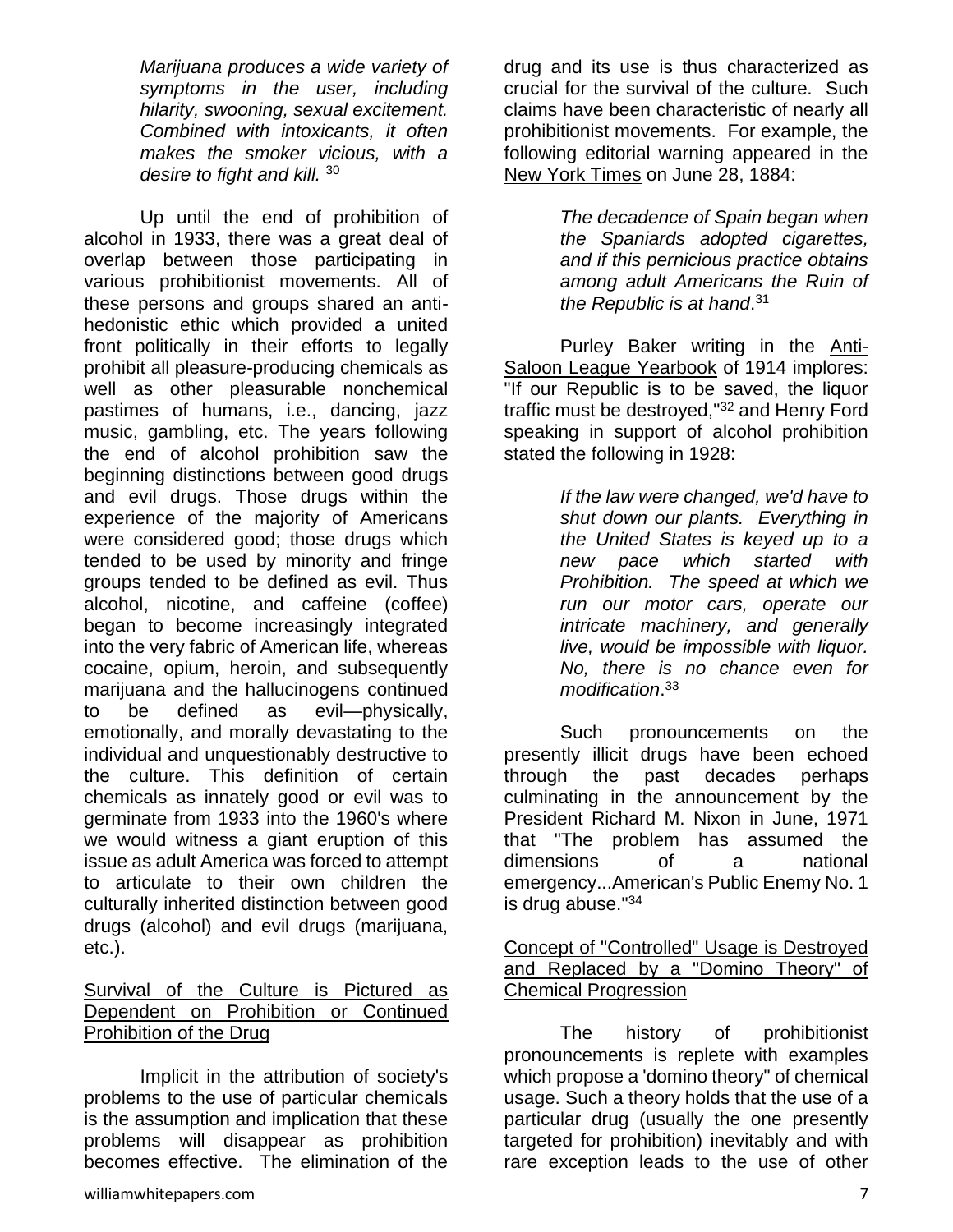drugs (usually drugs already prohibited or drugs already defined as evil). For example, the publication in 1798 of Essays, Literary, Moral and Philosophical by Benjamin Rush includes the following comments from an anti-tobacco essay: "A desire of course is excited for strong drink, (by smoking tobacco) and these (cigarettes) when taken between meals soon lead to intemperance and drunkenness."<sup>35</sup> The following is from a 1912 article in Century magazine:

> *The relation of tobacco, especially in the form of cigarettes, and alcohol and opium is a close one...Morphine is the legitimate consequence of alcohol, and alcohol is the legitimate consequence of tobacco. Cigarettes, drink, opium is the logical and regular series*. 36

One of the most dramatic and all-inclusive examples of this "domino theory" can be seen in the following illustration from The Temperance Program (1915) of Evangelist Thos. F. Hubbard.<sup>37</sup>

| <u> The Constitution of the Constitution of the Constitution of the Constitution of the Constitution of the Constitution of the Constitution of the Constitution of the Constitution of the Constitution of the Constitution of </u><br>THF<br>HOME OF AN INDULGENT MOTHER |  |
|----------------------------------------------------------------------------------------------------------------------------------------------------------------------------------------------------------------------------------------------------------------------------|--|
|                                                                                                                                                                                                                                                                            |  |
|                                                                                                                                                                                                                                                                            |  |
|                                                                                                                                                                                                                                                                            |  |
|                                                                                                                                                                                                                                                                            |  |
|                                                                                                                                                                                                                                                                            |  |
| PIECING BETWEEN MEALS                                                                                                                                                                                                                                                      |  |
| PATENT MEDICINES AND SOUTHING SYRUPS<br>PLENTY OF PICKLES AND PORK                                                                                                                                                                                                         |  |
| MEXICANIZED DISHES AND PEPPER SAUCES<br>CANDIES AND RICH PASRIES                                                                                                                                                                                                           |  |
| TEA, COFFEE AND COCA                                                                                                                                                                                                                                                       |  |
| SODAS, POP AND GINGERALE                                                                                                                                                                                                                                                   |  |
| TOBACCO AND CICARETTES                                                                                                                                                                                                                                                     |  |
| CARDS, DICE AND POOL                                                                                                                                                                                                                                                       |  |
| LIQUOR AND STRONG DRINK                                                                                                                                                                                                                                                    |  |
|                                                                                                                                                                                                                                                                            |  |
|                                                                                                                                                                                                                                                                            |  |
| Moderation of the process                                                                                                                                                                                                                                                  |  |
| STARTING HER SON TOWARD A DRUNKARD'S GRAVE                                                                                                                                                                                                                                 |  |
|                                                                                                                                                                                                                                                                            |  |

The contention that alcohol abuse was the basis for morphinism was not uncommon in the late 1800's, and more recently the

mystical connection between marijuana and heroin has been central to the rationale for continued prohibition of marijuana.

The destruction of the concept of controlled drug usage implies that everyone who ever used heroin will be a "dope fiend," everyone who drinks will be an alcoholic, etc. In general this strategy equates the use and abuse of drugs and implies that it is impossible to use the particular drug or drugs in question without physical, mental, and moral deterioration. Such a view holds that there are powers within the drug over which no one can exert control. The extreme absurdity of such a view seems apparent when one considers the vast majority of persons who use alcohol in this country with minimal or no dysfunctional consequences and the numbers of users of illicit drugs who do not suffer physical deterioration, who do not progress to compulsive drug usage, who do continue to work, raise children, and maintain the usually expected social responsibilities. The idea that there are overwhelming powers within drugs is probably nowhere better illustrated than in a statement in Marc Olden's 1973 book, Cocaine, in which he states: "It's possible to get a habit just from handling the drug."<sup>38</sup> The continued belief in this domino theory of chemical progression and its implications for current policies is perhaps well illustrated by a 1974 survey in which 39 percent of nonmarijuana users in the sample cited "marijuana use leads to harder drugs" as the primary reason for their opposition to legalization of marijuana<sup>39</sup>

#### The Drug Is Associated With the Moral Corruption of the Young, Particularly Their Sexual Corruption

Chemicals have long been inextricably linked in prohibitionist literature with the sexual corruption of young people. Joan Fran Rauch attacked chocolate in 1624 as a violent inflamer of passions, $40$  tobacco was linked with sexual immorality in the 1850's <sup>41</sup> and the association between opium and the corruption of young women in the 1880's with the publication in 1882 of H. H.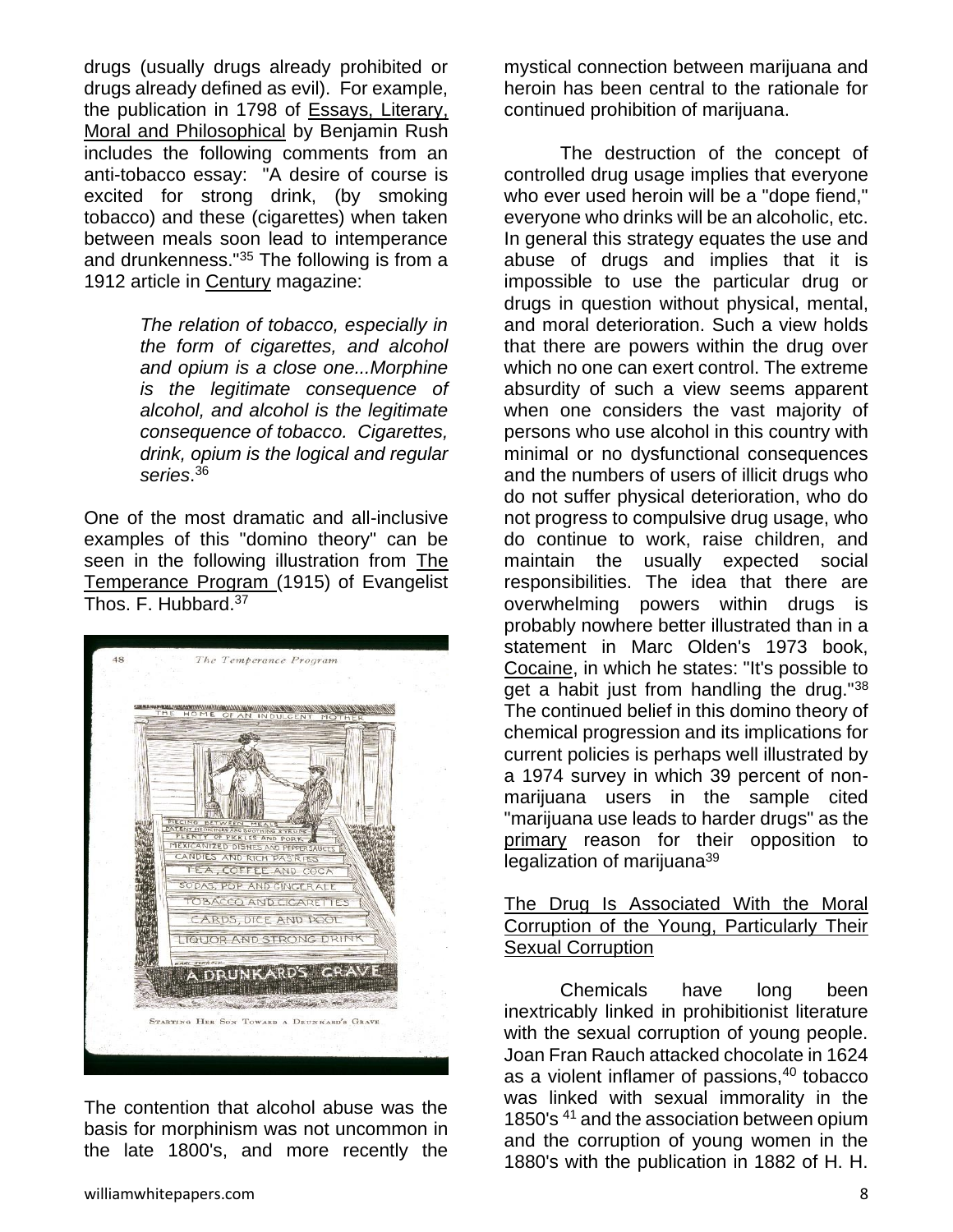Kane's Opium Smoking in America and China in which Kane states:

> *Many females are so much excited sexually by the smoking of opium during the first few weeks that old smokers with the sole object of ruining them have taught them how to smoke. Many innocent and overcurious girls have been thus seduced*. 42

It has already been outlined how cocaine was extensively associated with sexual attacks on white women by black men during the early 1900's. During the alcohol prohibitionist movement era alcohol was reported to create sexual excess within and outside of marriage, and alcohol was subtly webbed through stories of Jews "buying up the virtue of Gentile virgins" or Roman Catholic priests "seducing Protestant girls in nunneries."<sup>43</sup> In an expose of the white slavery traffic written in the 1930's, we find the arch villain (the alleged pimp) responding to a question on how he procures women for the life of prostitution:

> *I secured a large number of girls from high schools, by doping them with my weed*. 44

There is an added irony on the above theme that occurs as one reads through the prohibitionist literature from different periods. Nearly every drug that has been singled out for prohibition (opium, cocaine, alcohol, marijuana) has been said to provoke uncontrolled sexual desire and provoke sexual attacks upon defenseless women while at the same time the drug is said to produce impotence.

The media coverage of the numerous lifestyle changes of the 1960's constantly associated drugs with communal living, cohabitation, etc. Pictures of teenage girls allegedly prostituting to "support their habits" blazoned across the television screen did nothing but update this age-old association between chemicals and sexual corruption. The inflaming of this fear about the fate of our own children made it difficult if not impossible for most Americans to take a careful and reasoned look at our drug policies.

| Both User and Supplier Are Defined as    |  |  |  |  |  |  |  |  |  |  |
|------------------------------------------|--|--|--|--|--|--|--|--|--|--|
| Fiends, Always in Search in New Victims: |  |  |  |  |  |  |  |  |  |  |
| Usage of the Drug is Considered          |  |  |  |  |  |  |  |  |  |  |
| "Contagious"                             |  |  |  |  |  |  |  |  |  |  |

The prohibition propaganda which has surrounded the presently illicit drugs represents a blatant manipulation of the symbols of evil that would do credit to Jonathan Edwards. Nothing can so excite an adult population as can anything which appears to threaten their own children. Since the Harrison Act of 1914, the user and the seller of illicit drugs have both been characterized as evil, criminal, insane, and always in search of new victims, the victims are characterized as young children. Drug usage is characterized as "contagious;' its increase (real or imagined) is characterized as an "epidemic." Efforts to reduce drug usage are referred to as the "war" on or "battle" against drug abuse. Person who sell are called "pushers" in spite of increasing evidence that most persons get drugs, particularly their first drug, from friends and not some arch villain who seduced them on a street corner.

#### Policy Options are Presented as Total Prohibition or Total Access

Prohibitionists have always characterized themselves as being in a moral/religious battle against evil. This quality of the prohibitionist movements eliminated the option of compromise. The choice as they saw and presented it was total prohibition or total access to the hated drugs. It was not the other methods of controlling use did not exist or would not work; it was the idea that all usage was sinful and must be stopped. Like an ongoing morality play, this same issue gets played out repeatedly today with a new cast of characters. As bills are introduced to lower criminal penalties for various illicit drugs, one can anticipate any number of legislators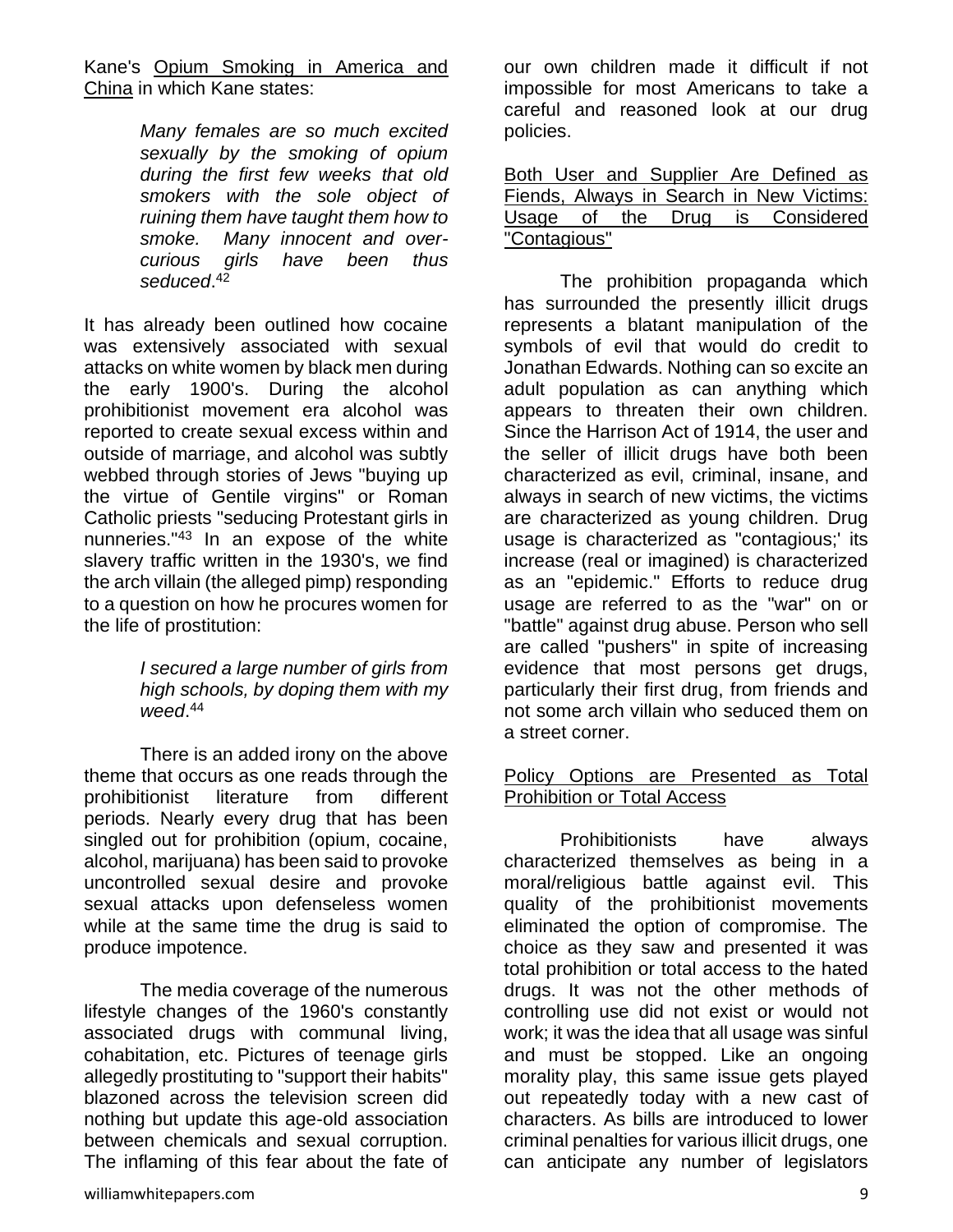standing to attack reduced penalties as an invitation for use and a first step toward legalization of drug X.

#### Anyone Questioning Any of the Above Assumptions is Bitterly Attacked and Characterized as Part of the Problem That Needs to be Eliminated

A reading of any number of works which trace the development and evolution of our narcotics policy, all demonstrate the personal hazards in challenging those policies. To attack or challenge existing policies has opened one up for charges ranging from a lack of patriotism to charges that the critic is himself part of the international drugs conspiracy. To most persons, confronting the issues surrounding the inadequacies of existing drug policy is simply not worth the challenges to their own personal integrity.

#### The Prohibitionist Legacy

The prohibitionist themes as outlined above have left a burdensome legacy that severely limits any attempt to more adequately and rationally address the control of chemical mood alteration in our society. Consider the following:

1. American policies continue to be organized around the notion of "good and bad" drugs, although good and bad may be couched in terms like "safe," "dangerous," "schedule I," "schedule II," and so forth. Our preoccupation with chemistry has prevented us from focusing on the excesses of the behavior. The question is not how do we prevent people from using "bad" drugs - we cannot. The question is how to provide social structures and rituals which decrease the excesses of usage of all drugs and the subsequent high personal and social cost of such extremes.

2. Our prohibitionist legacy has left us without a commonly understood language to address the excessive use of all mood altering drugs. We are left instead with an emotionally loaded language that continues

to channel our thinking into good and bad drugs. A person receiving opiates under a doctor's care is a "patient," a person using opiates without medical supervision is a "drug addict," a person receiving amphetamines from a doctor is under "medical treatment," a person using the same amount of amphetamines without the doctor is suffering from "drug abuse,' a physician prescribing drugs is a "healer," a non-physician distributing the same drugs is a "pusher." Chemicals received from doctors are "medicine," the same chemicals received on the street are "dope." A person abusing illicit drugs is an addict, a junkie, a hype, a freak, an acidhead, a pothead, etc. A person abusing nicotine is an ? (no word in language), a person abusing caffeine is an ? (no word in language); a person abusing alcohol is suffering from the "disease" of alcoholism. To be using drugs is to be "dirty," to be free of drugs is to be "clean."

3. The good and bad drug dichotomy has also resulted in an artificial dichotomy in the prevention and treatment field. There is an alcoholism prevention/treatment field and a drug (primarily illicit) drug abuse prevention/treatment field, with neither field addressing in any significant manner the treatment of excessive use of prescription drugs, over-the counter medication, tobacco, etc. or addressing adequately the now large group of clients who are abusing both alcohol and other drugs either concurrently or sequentially.

4. The anti-hedonistic and abstinence stance of the prohibitionist has also influenced our treatment approaches. If one looked at the amount of energy in the 1960's which went into explaining that methadone did not produce euphoria, you would think a cardinal tenet of treatment was that it could not be pleasurable. Treatment has also been consistently defined as "good" only to the point that it produced total abstinence from all psychoactive drugs--a policy which continues to define methadone maintenance clients as second-class citizens on the basis of a criterion that the majority of Americans could not meet.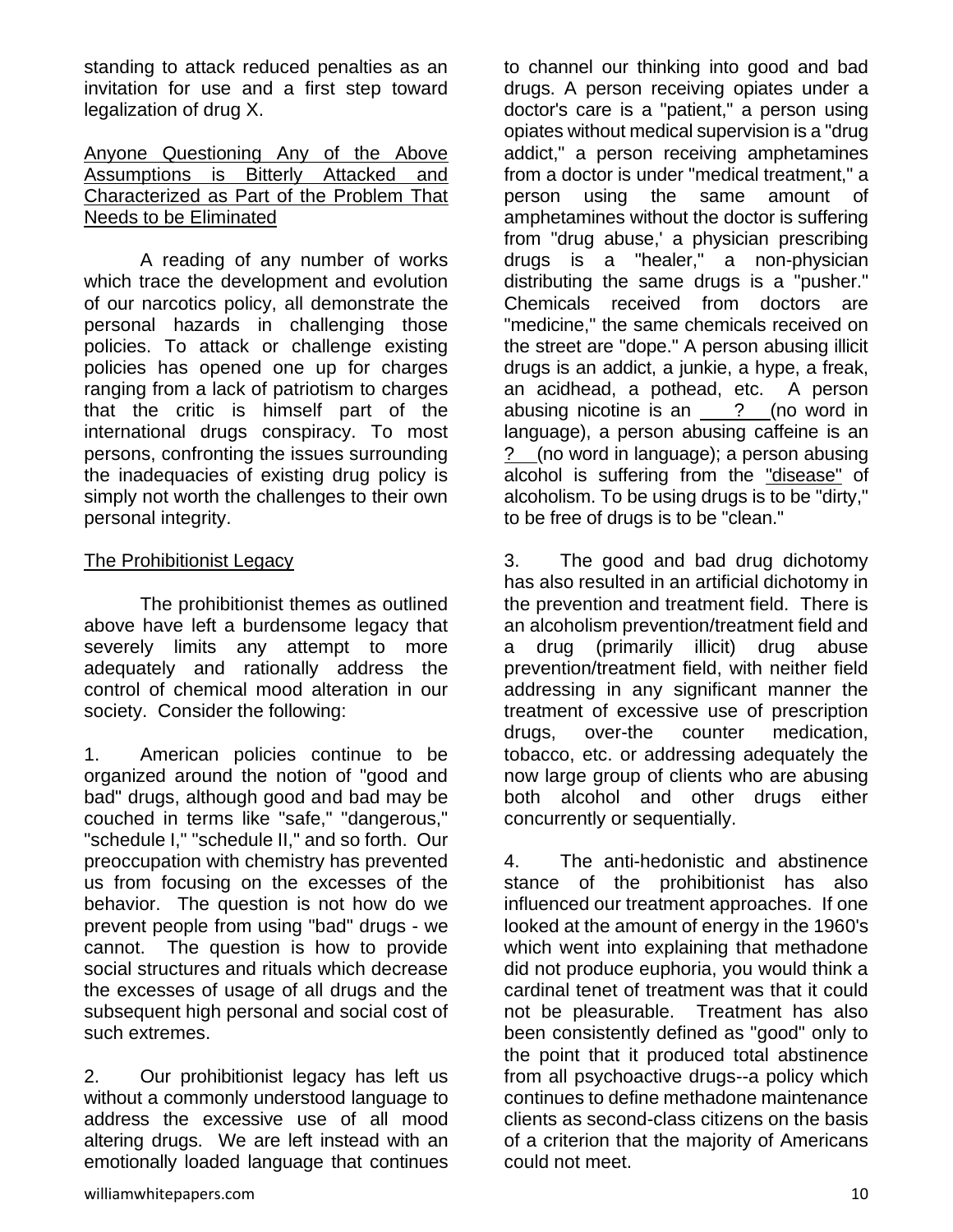5. Our preoccupation with "bad/illicit" drugs continues to detract our attention from the overall extent of prescribed psychoactive drug use and the increasing practice of self medication in our culture. If one could step into the future and look back on the major developments in chemical mood alterations, the use of illicit drugs would appear insignificant to the increased usage of approved over the counter and prescribed mood altering drugs.

6. The rigid moral principle of abstinence, the basis of prohibitionist thought, has spawned an equally rigid antiprohibitionist movement. Where the former saw drugs as totally evil, the latter does not address the real dangers in excessive drug usage. Where the prohibitionists have demonized the drugs, the users, and the sellers; the repeal advocates and reformists have often demonized the laws and those who represent and enforce them. Where the prohibitionists have implied that many of society's problems will disappear with effective prohibition; the advocates of repeal imply that most, if not all, of the "drug problem" will disappear with legalization. Where the prohibitionists see the spread of drug use as part of a conspiracy of a foreign enemy; those for repeal tend to see the spread of drug control lass as the product of an internal conspiracy. Both view our present situation in simplistic terms which totally obliterate the extreme complexity of the issues surrounding the control of chemical intoxication within a heterogenous and rapidly changing culture. There is grave danger is this either/or polarization that is beginning to take shape. Although it is important to acknowledge that our past moral inflexibility has prevented us from accepting potentially effective strategies which could be construed as sanctioning illicit drug use, we must equally acknowledge that the abdication of all controls would not improve our current situation.

7. The continued association between crime, insanity, sexual corruption, miscegenation, evil conspiracies, etc. and illicit drugs makes rationally proposing policy alternatives politically risky for anyone in a position to have those alternatives heard.

#### **CONCLUSION**

A powerful system of prohibitionist beliefs and fears about the currently illicit drugs has been woven into the very fabric of our culture. It is this system of beliefs and moral premises, much more so than our technical capabilities, which severely restrict the development of more enlightened social policies on the excessive use of mood altering drugs.

# REFERENCES

1. Schlesinger, A.M. *Political and Social History of the United States 1829-1925.*  New York: MacMillan, 1927. pp. 338-339.

2. Cheng-Tsu Wu. "Chink": *A Documentary History Of Anti-Chinese Prejudice in America.* New York: World Publishing, 1972.

3. Saxon, A. *The Indispensable Enemy: Labor and the Anti-Chinese Movement in California*. Berkeley: University of California Press, 1971.

4. Jacobs, P., S. Landau, and E. Pell. Anti-Chinese Riots. In: *To Serve the Devil*. New York: Vintage Books, 1971, Vol 2, pp. 144-145.

5. Tery, C. E. and M. Pellens. *The Opium Problem*, Montclair, New Jersey: Patterson Smith, 1928, p. 17.

6. Cited in D.F. Musto, *The American Disease: Origins of Narcotic Controls*, New Haven: Yale University Press, 1973, p. 43. (Hereinafter "Musto, 1973").

7. Musto, 1973. pp. 43-44.

8. Schatzman, M. Cocaine and the Drug Problem. Journal of Psychedelic Drugs, 7(1), 9, 1975. (Hereinafter "Schatzman, 1975).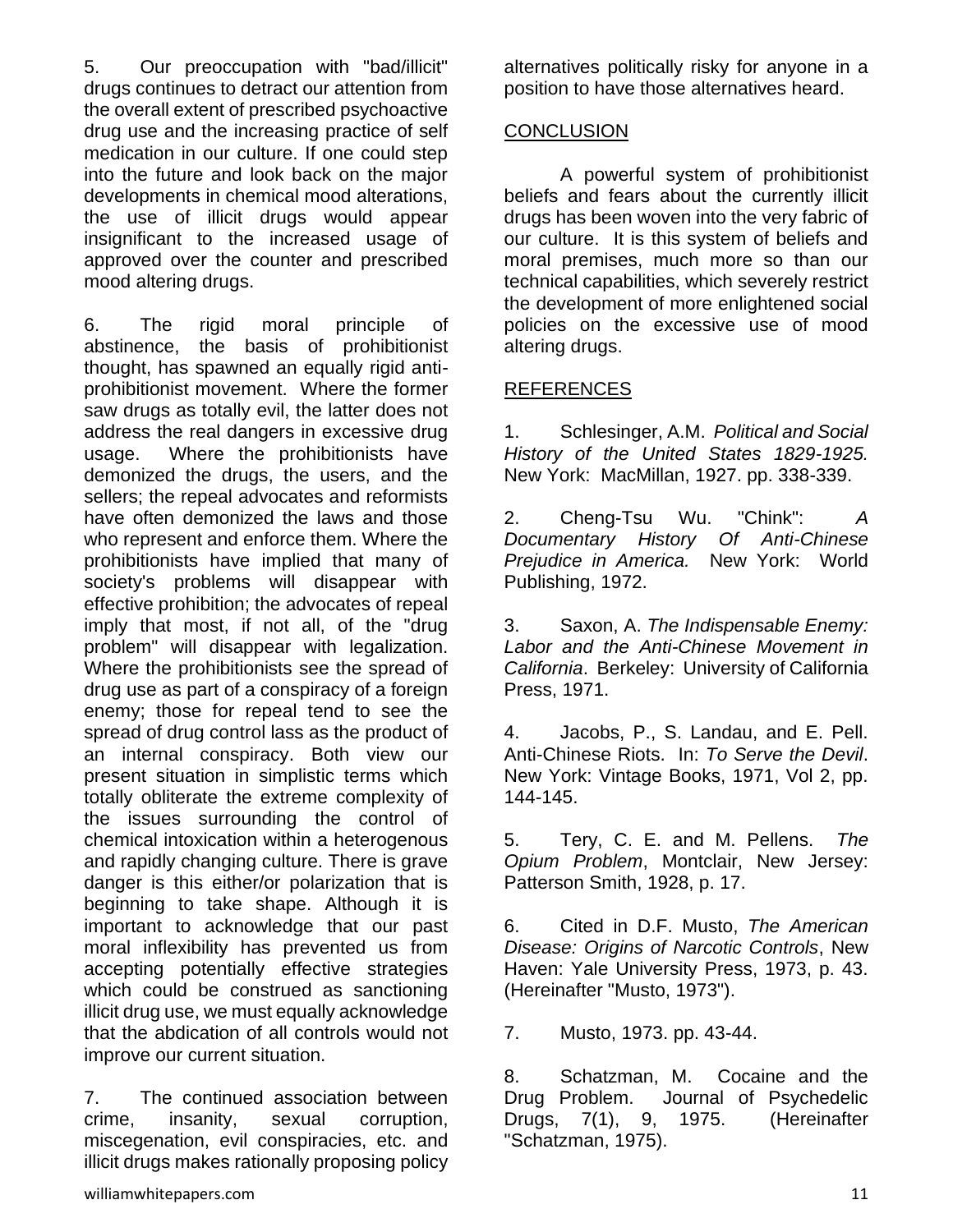10. Ashley, R*. Cocaine: Its History, Uses and Effects*. New York: Warner Books, 1975, p. 85. (Hereinafter "Ashley, 1975").

11. Ashley, 1975, p. 89.

12 Ashley, 1975, p.220.

13. Helmer, J. *Drugs and Minority Oppression*. New York: Seabury Press, 1975, p. 51. (Hereinafter "Helmer, 1975").

14. Sinclair, A. *Era of Excess: A Social History of the Prohibition Movement.* New York: Harper & Row. 1962, p. 29. (Hereinafter "Sinclair, 1962").

15. Sinclair, 1962, p. 116.

16. Helmer, 1975, p. 74.

17. Helmer, 1975, p. 103.

18. King, R. *The Drug Hang-up: America's Fifty Year Folly*. New York: W.W. Norton, 1972, p. 26.

19. Sinclair, 1962, p. VII

20. Brecher, E.M. *Licit and Illicit Drugs*. Boston: Little, Brown, 1972, p. 198.

21. Szasz, T. *Ceremonial Chemistry*. New York: Anchor Press/Doubleday, 1975, p. 182.

22. Ashley, 1975, pp. 14-15.

23. Sinclair, 1962, p. 180.

24. Ray, O.S. *Drugs, Society, and Human Behavior*. St. Louis: C.V. Mosby, 1972, p. 100. (Hereinafter "Ray, 1972").

25. Kellogg, J.H. *Tobaccoism*. Battle Creek, Mich.: The Modern Medicine Publishing Company, 1922, p. 132.

26. MacFadden, B. *The Truth about Tobacco*. New York: Physical Culture

Corporation, 1977, pp. 78-79.

27. Frech, T.F. and L.H. Higley (eds.) *The Brown God and His White Imps*. Butler, Indiana: L.H. Higley, 1916, pp. 60-61.

28. Fort, J. Pot: A Rational Approach. *Playboy*, October, 1969, p. 3.

29. Rublowsky, J. *The Stoned Age - A History of Drugs in America*. New York: G.P. Putnam, 1974, p. 107.

30. Marijuana Menaces Youth. *Scientific American*. 154, 151, 1936.

31. Wagner, S. *Cigarette Country*. New York: Preaeger Publishers, 1971, p. 41. (Hereinafter "Wagner, 1971").

32. Sinclair, 1962, p. 10.

33. McCarthy, R.G. *Drinking and Intoxication*. New Haven: College and University Press, 1959, p. 395.

34. Ray, 1972, p. 17.

35. Wagner, 1971. pp. 25-26.

36. Towns, C. The Injury of Tobacco. Century, March, 1912.

37. Hubbard, T.H. *The Temperance Program*. Galesburg, Ill.: Wagoner Printing Company, 1915, p. 48

38. Olden, M. *Coke*. New York: Lancer Books, 1973, p. 66.

39. Fisher, G., A. Steckler, and I. Stranty. The Legalization of Marijuana: Views of Several American Populations of Users and Non-users. *Journal of Psychedelic Drugs*, 6(3), 341, 1974.

40. Taylor, N. *Narcotics: Nature's Dangerous Gifts*. New York: Dell Publishing, 1949, pp. 185-186.

41. Wagner, 1971, p. 30